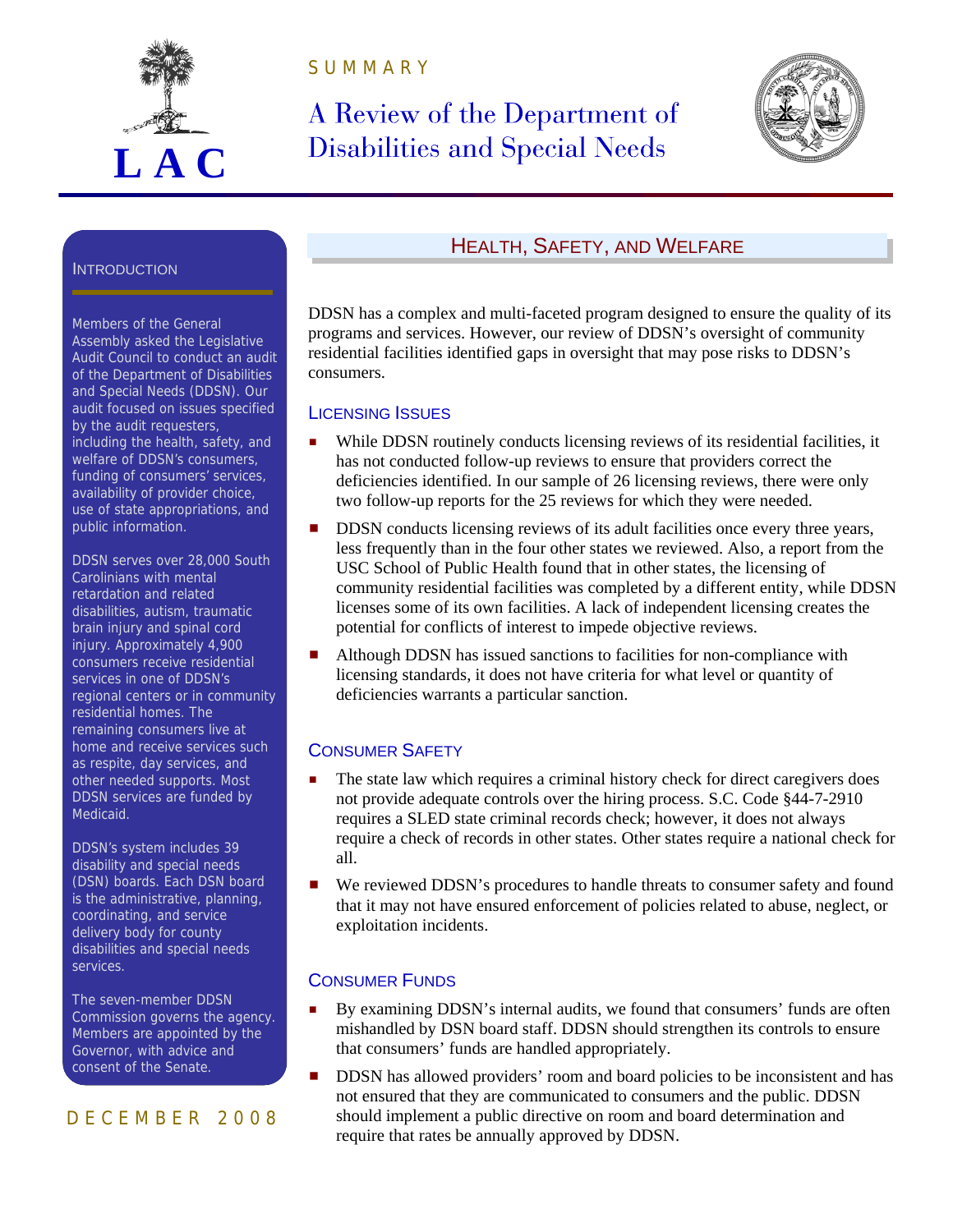Although federal regulations require recipients of services funded by Medicaid to have free choice of providers, we found that South Carolina consumers often have little choice. Most services are provided by local disabilities and special needs (DSN) boards. As of December 2007, just 147 (3%) of 4,776 residential consumers were being served by providers other than the boards. Consumers in Georgia, Florida, and North Carolina have a greater choice of providers than those in South Carolina. We identified several barriers to competition and consumer choice.

# BARRIERS RELATED TO THE BOARD SYSTEM

- In South Carolina, service coordination and service provision are generally performed by the same entity, the local DSN board. This creates a conflict of interest and is a barrier to choice. We found that in Georgia, Florida, and North Carolina, service coordination is separate from service provision and cannot be done by the same entity.
- **DDSN** provides financial benefits to the DSN boards that discourage participation by other service providers. DSN boards are paid upfront for serving consumers, while other providers are paid only after they have provided services. DSN boards continue to be paid for providing services for 60 days or more following a vacancy, while other providers are not paid for empty beds.
- DDSN has provided the DSN boards with capital grant funds to purchase and maintain their residential facilities and for administrative facilities (see table). Only recently has DDSN furnished capital funds to other providers.
- DDSN has not adequately implemented its contractual controls over DSN board performance. In many instances, DDSN has waived financial obligations of the DSN boards and has helped them out of financial difficulties by awarding them special one-time grants. Not requiring the boards to be financially accountable may limit and discourage competition. Also, if DSN boards know they can mismanage their funds with impunity, they have less incentive to manage prudently.

| DDSN'S CAPITAL GRANTS, FY 04-05 - FY 06-07 |             |             |              |                     |  |  |  |  |  |
|--------------------------------------------|-------------|-------------|--------------|---------------------|--|--|--|--|--|
| <b>TYPE</b>                                | FY 04-05    | FY 05-06    | FY 06-07     | <b>TOTAL</b>        |  |  |  |  |  |
| Residential                                | \$665,751   | \$2,624,068 | \$4,048,194  | $$7,338,013$ (41%)  |  |  |  |  |  |
| Non-Residential                            | 1,792,296   | 1,997,979   | 6,725,213    | 10,515,488<br>(59%) |  |  |  |  |  |
| <b>TOTAL</b>                               | \$2,458,047 | \$4,622,047 | \$10,773,407 | \$17,853,501 (100%) |  |  |  |  |  |

# OTHER BARRIERS

- **DDSN's process for filling vacant beds and developing new beds focuses on providers. Instead of allocating** new residential placements to consumers who are determined to be the most in need, DDSN allocates new slots to providers. In some cases, funding providers instead of people results in consumers who would otherwise receive residential placement not being placed, or not being placed with their choice of provider.
- Evidence indicates there are not enough providers of services such as respite care, behavior support, and adult companion services. We identified problems with the provider qualification process and provider management. Also, DDSN has not made adequate efforts to recruit and support new providers.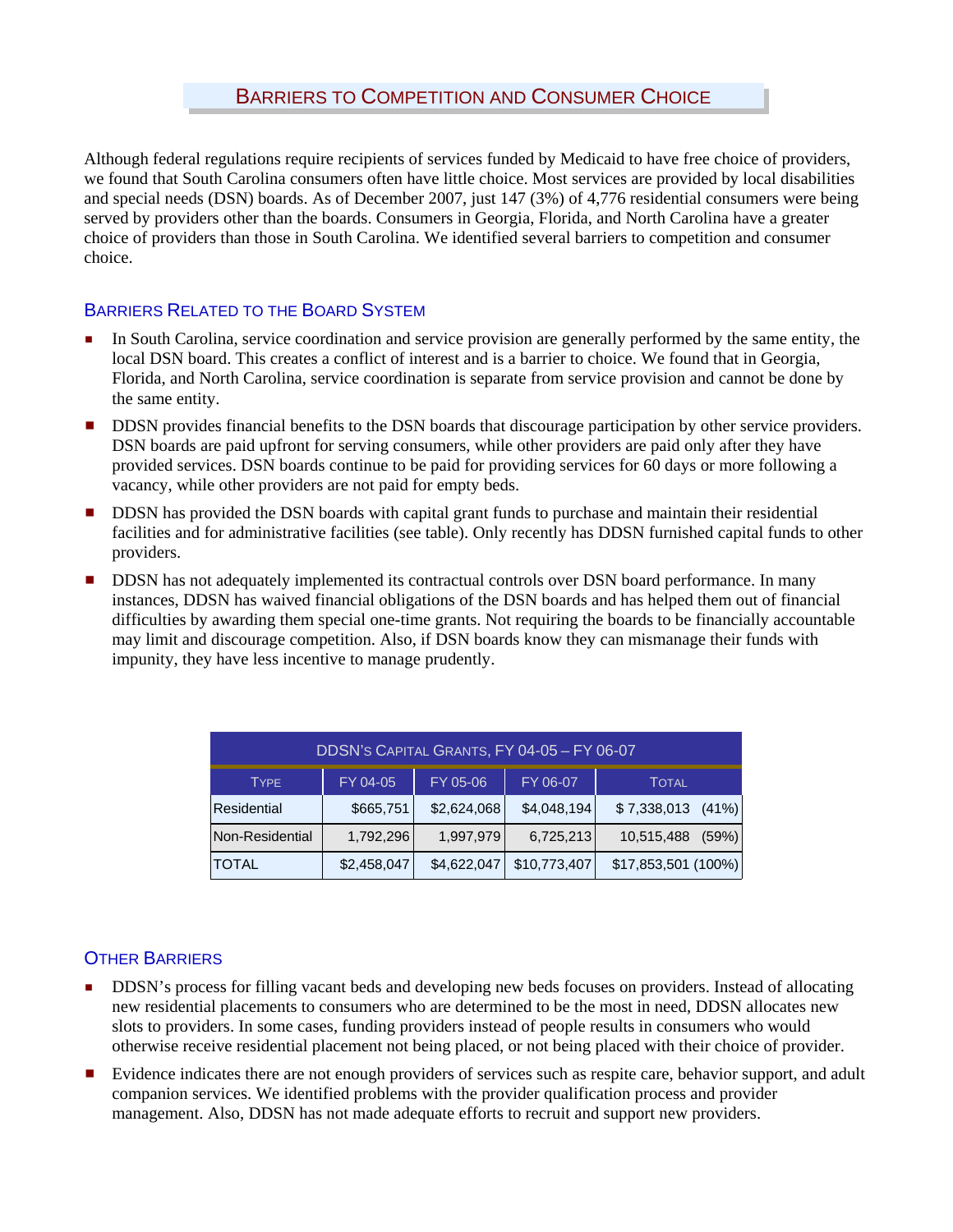# USE OF FUNDS

The majority of DDSN's services to consumers are funded by Medicaid. For FY 06-07, DDSN received almost \$451 million in Medicaid funds and was the second largest user of Medicaid funding in the state. We reviewed the band funding system DDSN uses as a budgeting tool to fund the DSN boards and other issues relating to DDSN's use of appropriations. DDSN should improve the transparency of its use of funds and more effectively prioritize funding for services.

- We did not find material problems with the band payment system and found it does not violate federal regulations. However, DDSN has not formalized a band funding policy and has no formal procedure and policy for systematically updating band amounts to account for cost-of-living increases.
- **E** When the services needed by a DDSN consumer are significantly more expensive than the funding band allocated to the consumer, DDSN may authorize additional (outlier) funding. DDSN should formalize its outlier funding policy and make it accessible to the public.
- Prior audits of DDSN by the federal Centers for Medicare and Medicaid Services (2004) and the S.C. Department of Health and Human Services (2006) have recommended that DDSN's cost reports be independently audited. However, DDSN has not implemented these recommendations. This leaves a significant gap in accountability for millions of dollars.

| <b>DDSN APPROPRIATIONS FOR NEW AND EXPANDED SERVICES, FY 05-06</b><br>FY 07-08 |                                   |                                  |                                   |                                  |                                                               |                                  |  |  |  |  |
|--------------------------------------------------------------------------------|-----------------------------------|----------------------------------|-----------------------------------|----------------------------------|---------------------------------------------------------------|----------------------------------|--|--|--|--|
|                                                                                | <b>NEW AND EXPANDED SERVICES</b>  |                                  |                                   |                                  |                                                               |                                  |  |  |  |  |
| <b>FISCAL</b><br><b>YEAR</b>                                                   | <b>NEW RESIDENTIAL BEDS</b>       |                                  | <b>AUTISM SERVICES</b>            |                                  | <b>HEAD &amp; SPINAL CORD</b><br><b>INJURY REHABILITATION</b> |                                  |  |  |  |  |
|                                                                                | <b>AMOUNT</b><br><b>INCREASED</b> | <b>TOTAL</b><br><b>NEW FUNDS</b> | <b>AMOUNT</b><br><b>INCREASED</b> | <b>TOTAL</b><br><b>NEW FUNDS</b> | <b>AMOUNT</b><br><b>INCREASED</b>                             | <b>TOTAL</b><br><b>NEW FUNDS</b> |  |  |  |  |
| $05-06$                                                                        | \$2,311,828                       | \$2,311,828                      |                                   |                                  |                                                               |                                  |  |  |  |  |
| 06-07                                                                          | 9,231,000                         | \$11,542,828                     | \$3,000,000                       | \$3,000,000                      |                                                               |                                  |  |  |  |  |
| $07 - 08$                                                                      |                                   | \$11,542,828                     | \$4,500,000                       | \$7,500,000                      | \$2,100,000                                                   | \$2,100,000                      |  |  |  |  |
| <b>TOTAL</b>                                                                   |                                   | \$25,397,484                     |                                   | \$10,500,000                     |                                                               | \$2,100,000                      |  |  |  |  |

We found that DDSN has not provided many of the new services for which it received funding.

- $\blacksquare$  We estimated that DDSN has developed approximately 380 (60%) of 630 new residential beds for which it received state appropriations beginning in FY 05-06. Although 2,000 consumers are waiting for residential services, DDSN no longer plans to develop 62 of the beds.
- DDSN has been slow to implement a new program for children who have been diagnosed with a pervasive developmental disorder, resulting in more than \$9 million in state appropriations remaining unused or being used for different purposes. DDSN has not recouped millions in federal Medicaid dollars it could have received if services were provided.

During FY 05-06 and FY 06-07, DDSN spent approximately \$1.5 million for grants to private, non-profit organizations. In some cases, DDSN has funded the general operations of advocacy groups, which is a conflict of interest. Also, DDSN's funding process appears subjective; the agency does not have a grant application form or policy it follows when determining which organizations will be funded. If the General Assembly intends to fund private non-profit groups, it could fund them directly through the appropriations process.